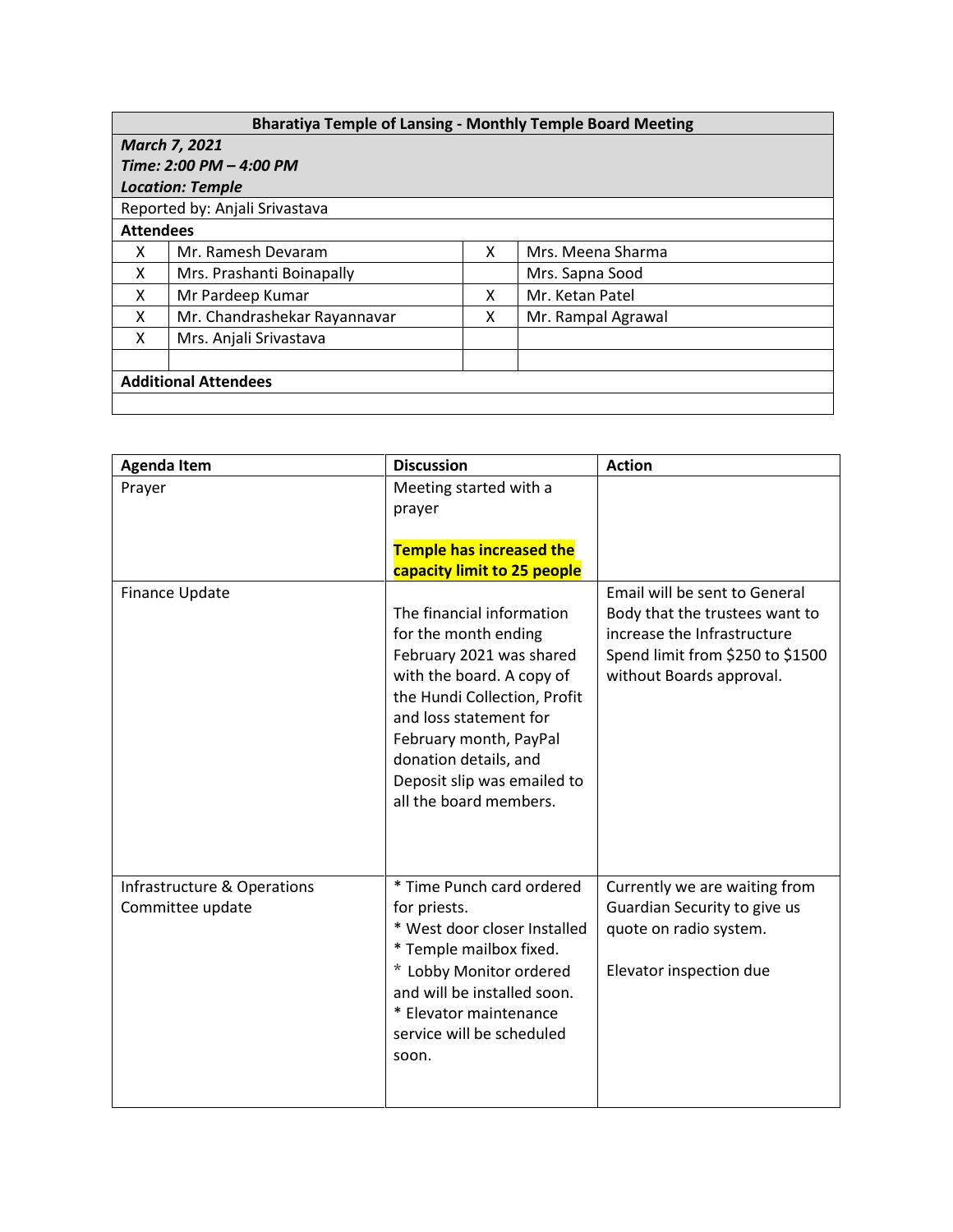| Priest Committee updates                       | 1. Outside pujas: We will<br>continue with current<br>outside pujas and will<br>revisit this point after both<br>priests receive the vaccine.       | Board discussed removing the<br>Life Insurance for the Priests.<br>Increase of \$100/month in each<br>Priest's salary from FY2022.<br>Some Board members objected<br>this increase of \$2400, so it will<br>be discussed in the next<br>meeting. |
|------------------------------------------------|-----------------------------------------------------------------------------------------------------------------------------------------------------|--------------------------------------------------------------------------------------------------------------------------------------------------------------------------------------------------------------------------------------------------|
| Pooja/ Religious Committee Updates             | -- Due to Covid, modified<br>Shivratri & Mata ki Chawki<br>plans were presented.                                                                    | Religious Committee is still<br>working on the upcoming<br>programmes.                                                                                                                                                                           |
|                                                | - The Shivratri timetable &<br>flyer sent to community.                                                                                             | Prepare Flyer for Mata Ki<br>Chowki                                                                                                                                                                                                              |
|                                                | - Due to Covid guidelines a<br>specialized timetable of<br>duties of priests on Shivratri<br>day finalized with the help<br>of priests              | For Shivaratri-Stand Alone email<br>will be sent.                                                                                                                                                                                                |
|                                                | March 7 <sup>th</sup> Ist Sunday Pooja<br>update-14 Students came<br>and were blessed by both<br>Priests. Each were given a<br><b>Blessing Bag.</b> |                                                                                                                                                                                                                                                  |
|                                                | Due to Covid safety, Priests<br>should only reserve internal<br>Pooja lasting 15-20<br>minutes on Wednesday &<br>Thursday.                          |                                                                                                                                                                                                                                                  |
| <b>Community Outreach Committee</b><br>Updates | All the FB live events/ pujas<br>coordinated with priests -<br>Starting Jan 2021 BTL is<br>telecasting Temples<br>regularly scheduled weekly        |                                                                                                                                                                                                                                                  |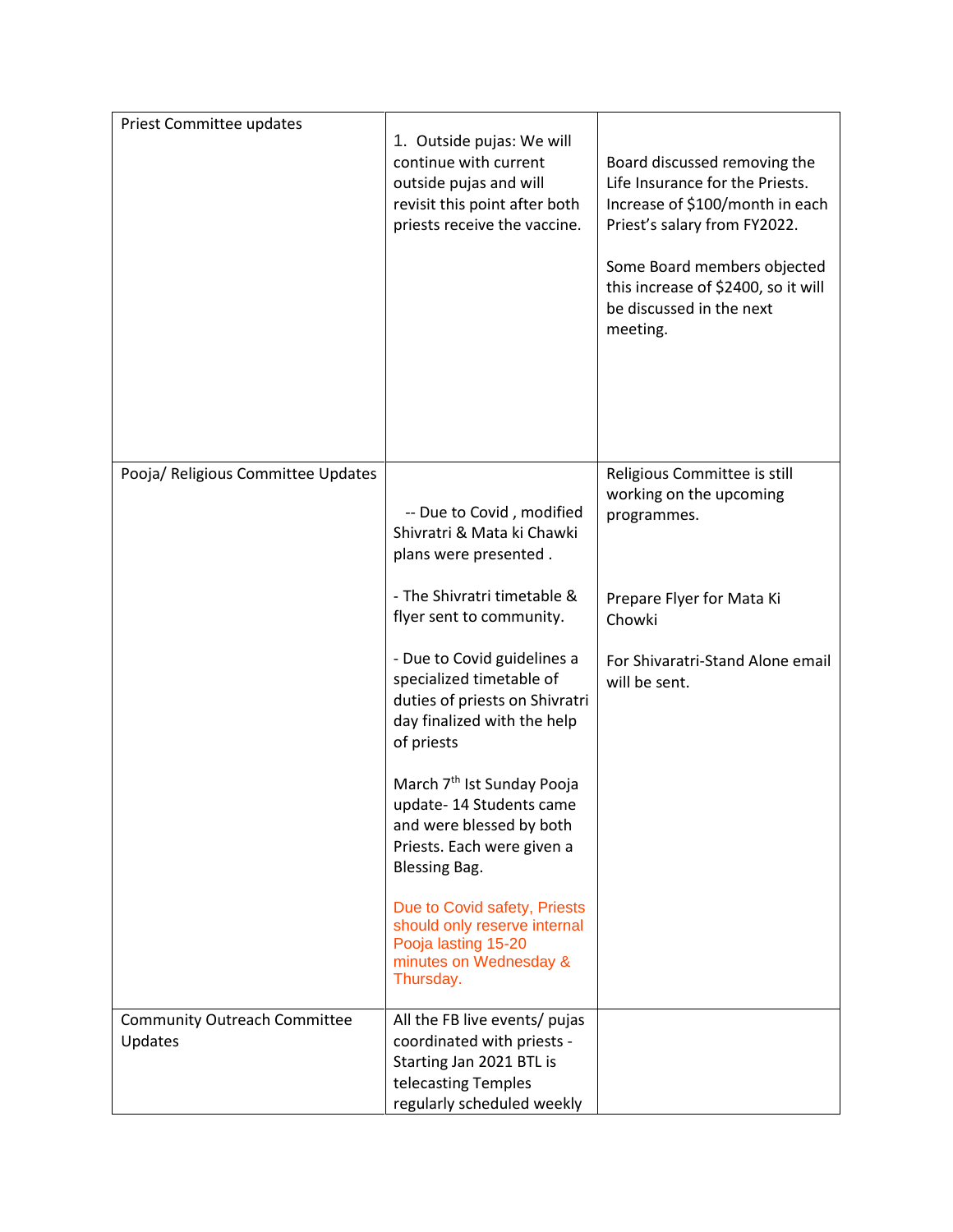| abhishekams, monthly<br>Sathyanarayana Pujas,<br>monthly Krithikai Pujas,<br>monthly Sankatahara<br>Chathurthi Pujas, monthly<br>First Sunday Puja, &<br>monthly Third Sunday<br>Hawan.<br>2. Special events/ Pujas are<br>being telecasted live based<br>on the coordinators request<br>and puja committee/<br>outreach committee<br>approval based on needs.<br>-- Outreach committee<br>ONLY updates priests on<br>the FB live needs on an<br>ongoing basis<br>-- Document with<br>guidelines prepared and<br>shared with Trustees, steps<br>to address the requests<br>received by BTL<br>-- Outreach Committee<br>roles and responsibilities<br>were revisited by the<br>committee and finalized<br>(shared with Trustees)<br>-- Alma College request<br>received/ fulfilled.<br>-- Request to refer to a<br>Nepali speaking individual<br>as an interpreter received/<br>fulfilled. | Ramesh/ Pardeepji is to create<br>unique Gmail id's or domain ids<br>for every committee based on<br>our domain capacity discussion.<br>An event in April will be picked<br>where the Trustees can present<br>themselves as 2022 team. |
|-------------------------------------------------------------------------------------------------------------------------------------------------------------------------------------------------------------------------------------------------------------------------------------------------------------------------------------------------------------------------------------------------------------------------------------------------------------------------------------------------------------------------------------------------------------------------------------------------------------------------------------------------------------------------------------------------------------------------------------------------------------------------------------------------------------------------------------------------------------------------------------------|----------------------------------------------------------------------------------------------------------------------------------------------------------------------------------------------------------------------------------------|
| Accountability and email<br>ids discussed; board agreed<br>that this needs to be done<br>for every committee.<br>Temple hallway monitor<br>slides updated and ready to<br>be posted, very soon will be<br>updated on the TV.                                                                                                                                                                                                                                                                                                                                                                                                                                                                                                                                                                                                                                                              |                                                                                                                                                                                                                                        |